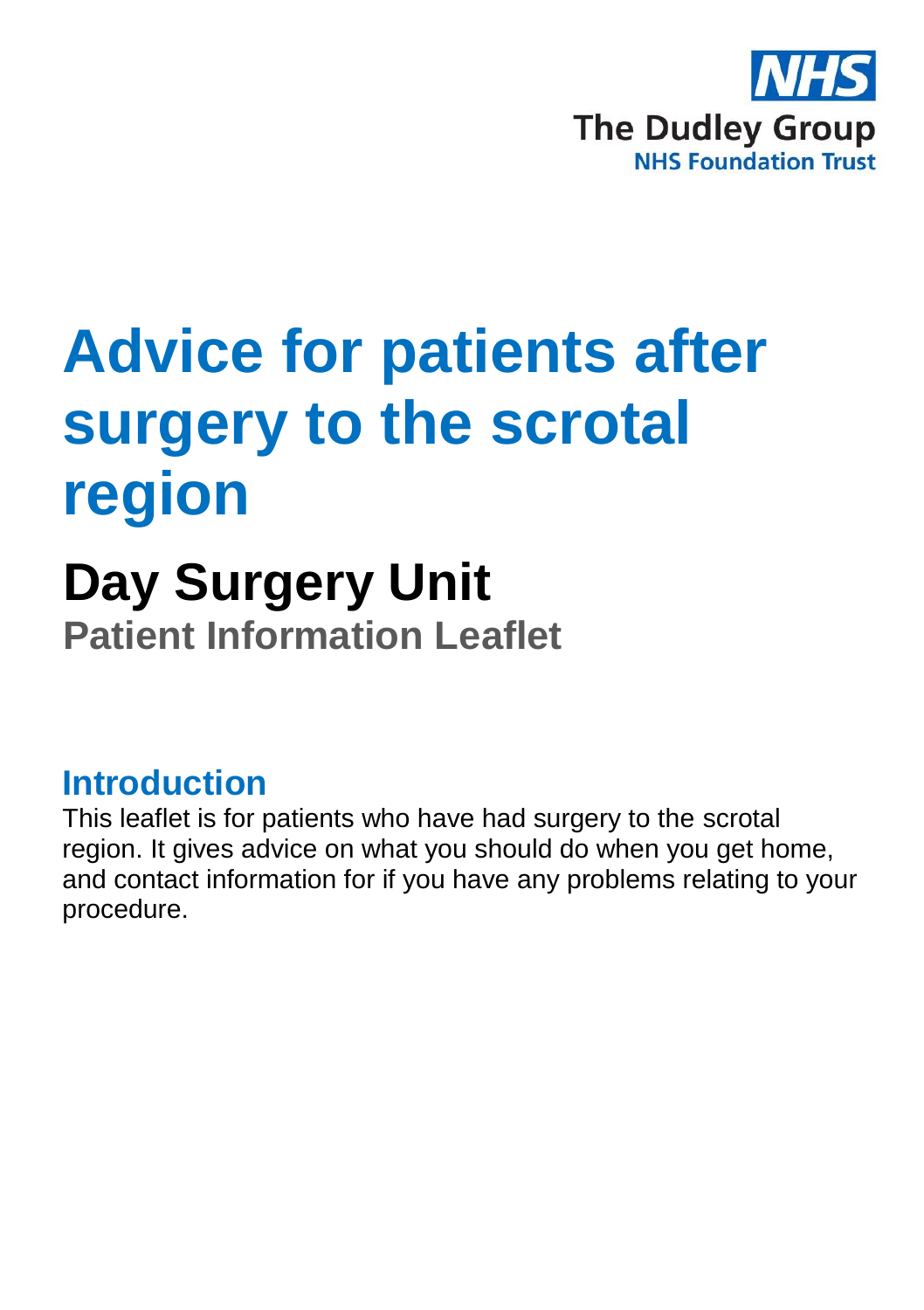## **Advice**

1. After your operation, it is normal to experience swelling, tenderness and bruising in your scrotum. For this reason, it is likely we will apply a scrotal support to the wound for your comfort, and to reduce swelling.

Continue to wear the scrotal support, or tight-fitting pants, for five days or until you feel comfortable in your normal pants.

- 2. If one, or both, of your scrotum appears to have swollen to more than twice the normal size, contact one of the helpline numbers for advice.
- 3. If the wound bleeds when you go home, do not panic. Sit or lie down and apply firm pressure to the stitch line with a gauze pad for five minutes. The bleeding should stop after five minutes.

If the wound is still bleeding after this time, continue applying pressure and contact us on one of the helpline numbers.

- 4. You can take the gauze dressing off the day after your operation.
- 5. The stitches in your wound are dissolvable. It can take between seven to 21 days for them to dissolve.
- 6. Start having daily baths 24 hours after your operation and continue with these daily baths until the wound is healed.
- 7. Your operation should not cause you difficulty with passing urine but if you have any problems, contact us on one of the helpline numbers.
- 8. You can start having sex when it is comfortable to do so and the wound has healed.
- 9. Remember: everyone recovers differently after surgery, so do not worry if you feel tired and weak for several days. This is quite normal. However, if this lasts for a long time, please see your GP.

If you need a sick note, please ask the nurse who books you in for the procedure.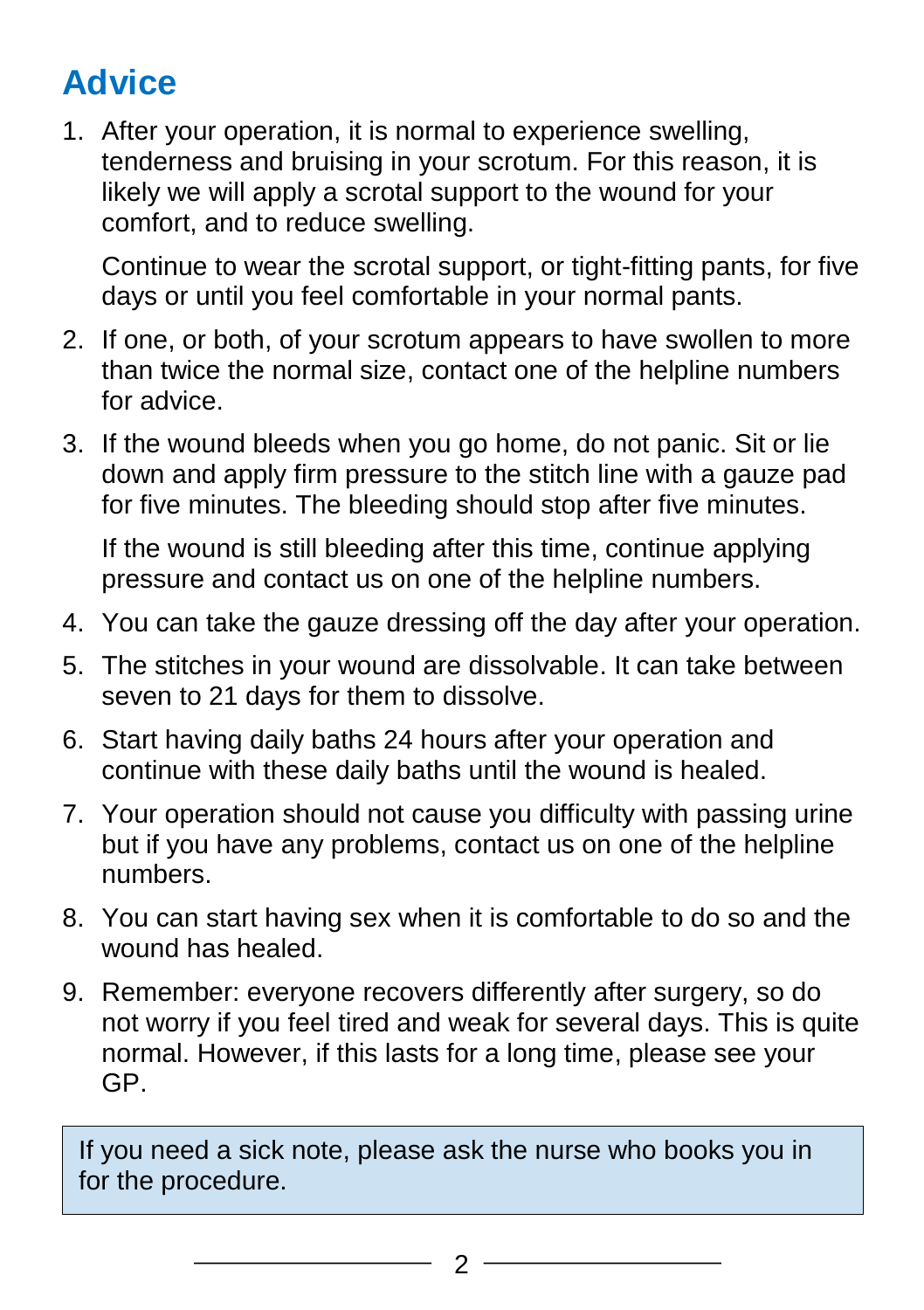### **Helpline numbers**

If you have any questions, or if there is anything you do not understand about this leaflet, please speak to a member of staff or contact:

**Russells Hall Hospital Day Surgery Unit** on 01384 456111 ext. 1886 (7.30am to 8pm, Monday to Friday) or

#### **Pre-operative Assessment Unit** on

01384 456111 ext. 1849 (7am to 7.30pm, Monday to Friday)

**Out of these hours, urgent queries:** contact Surgical Assessment Unit on 01384 456111 ext. 3359.

Russells Hall Hospital switchboard number: 01384 456111

#### **This leaflet can be downloaded or printed from:**

http://dgft.nhs.uk/services-and-wards/general-surgery/

If you have any feedback on this patient information leaflet, please email dgft.patient.information@nhs.net